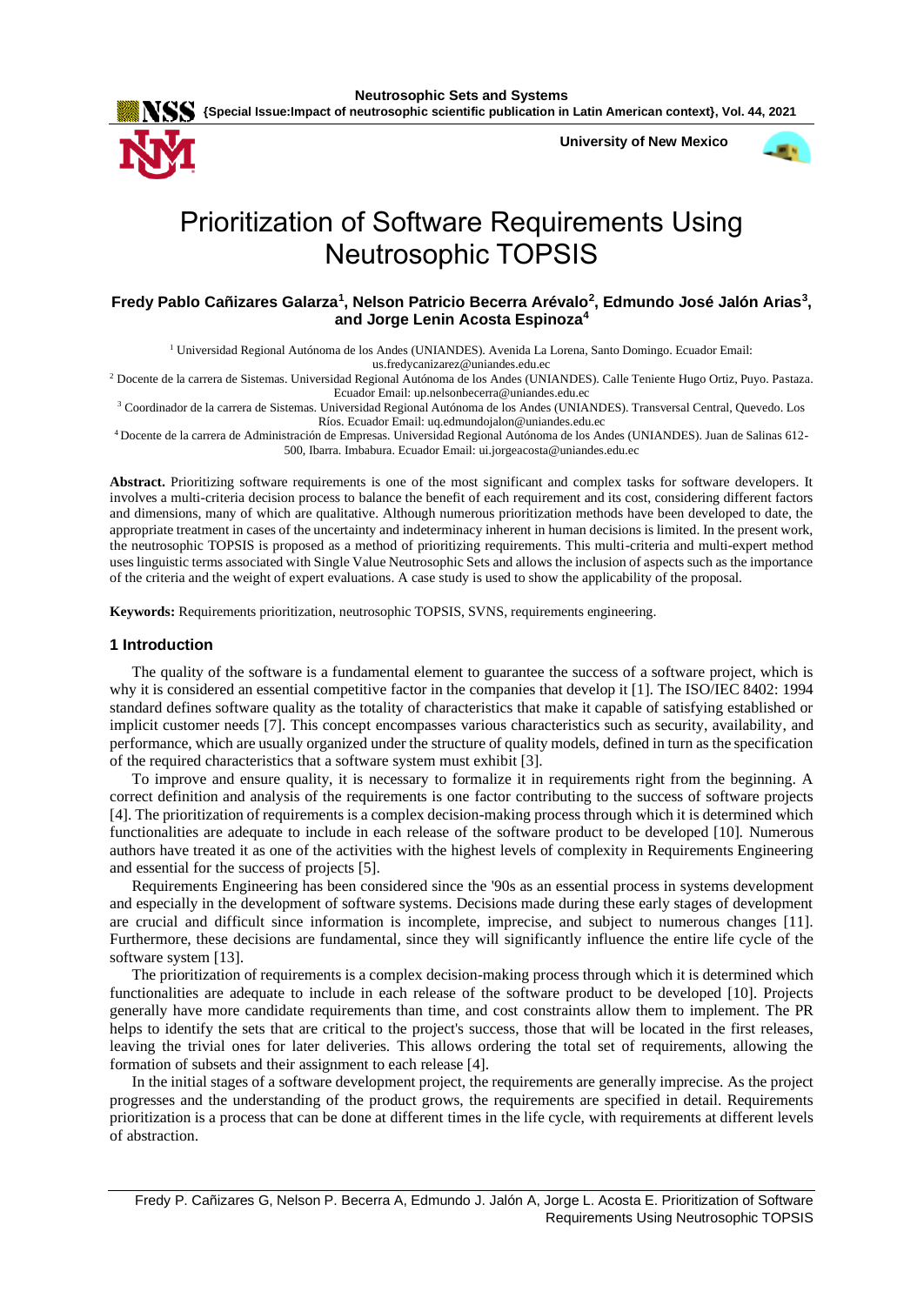The requirements are prioritized taking into account different variables, imposed by the needs and context of the organizations. According to the analyzed bibliography, we have value, importance, unfavorable effects, cost, time, risk, volatility, and customer satisfaction among the most used variables.

Although different methods have been proposed for the prioritization of requirements, among which the use of aggregation operators to merge the information [5, 10], and the techniques Numerical Assignment, MoSCoW, Priority Groups, Bubble Sort stand out. Binary Search Tree, AHP, Hundred Dollar, and Minimal Spanning Tree [6], these methods show the lack of treatment of uncertainty and the indeterminacy of human evaluations and decision-making.

This work aims to present a method for the prioritization of requirements based on the multi-criteria and multiexpert decision method TOPSIS (Technique for Order Preference by Similarity to Ideal Solution) in its neutrosophic variant [2, 8]. Its effectiveness characterizes this technique and the simplicity of its principle in solving multi-criteria decision problems where the selection is based on finding the alternative closest to the ideal solution and moves further away to the worst solution.

The neutrosophic variant of TOPSIS is based on Neutrosophy. Neutrosophy is the branch of philosophy that studies the origin, nature, and scope of neutralities. Logic and neutrosophic sets constitute generalizations of Zadeh's logic and fuzzy sets of Atanassov's intuitionist logic [9]. Incorporating the neutrosophic sets into TOPSIS ensures that uncertainty and indeterminacies are taken into account. Experts will evaluate in linguistic rather than numerical terms, which is a more natural form of measurement for humans.

A case study is used to demonstrate the applicability of the Neutrosophic TOPSIS for the prioritization of software requirements.

## **2 Materials and methods**

This section details the main concepts and techniques that will be used in this study. Let X be a universe of discourse, a Single Value Neutrosophic Set (SVNS) A over X has the following form [12-24]:

 $A = \{(x, u_a(x), r_a(x), v_a(x)) : x \in X\}$ d (1)

Where 
$$
u_a(x): X \to [0,1], r_a(x): X \to [0,1]
$$
  $y v_a(x): X \to [0,1]$   
With  $0 \le u_a(x), r_a(x), v_a(x) \le 3, \forall x \in X$ 

The intervals denote the memberships to true, indeterminate, and false from x in A, respectively.  $u_a(x)$ ,  $r_a(x)$  y  $v_a(x)$ . For convenience a SVNS will be expressed as  $A = (a, b, c)$ , where a, b,  $c \in [0.1]$  and satisfies  $0 \le a + b + c \le 3$ . The SVNS arose with the idea of applying the neutrosophic sets for practical purposes. Some operations between SVNS are expressed below:

- 1. Let  $A_1 = (a_1, b_1, c_1)$  and  $A_2 = (a_2, b_2, c_2)$  ESVNS, the sum between  $A_1 y A_2$  is defined by:  $A_1 \oplus A_2 = (a_1 + a_2 - a_1 a_2, b_1 b_2, c_1 c_2)$ (2)
- 2. Let  $A_1 = (a_1, b_1, c_1)$  and  $A_2 = (a_2, b_2, c_2) \in$  SVNS the multiplication between  $A_1 y A_2$  is defined by:

$$
A_1 \otimes A_2 = a_1 a_2, b_1 + b_2 - b_1 b_2, c_1 + c_2 - c_1 + c_2
$$
  
(3)

- 3. The product by a positive scalar  $\lambda \in \mathcal{R}$  with SVNS, A = (a, b, c) is defined by:  $\lambda A = (1 - (1 - a)^{\lambda}, b^{\lambda}, c^{\lambda})$ (4)
- 4. Let  $\{A_1, A_2, ..., A_n\} \in \text{SVNS}(x)$ , where  $A_j = (a_j, b_j, c_j)$   $(j = 1, 2, ..., n)$ , then, the Single Valued Neutrosophic Weighted Average Operator is defined by:

$$
P_{w}(A_1, A_2, ..., A_n) = \langle 1 - \prod_{j=1}^n \left(1 - T_{A_j}(x)\right)^{w_j}, \prod_{j=1}^n \left(I_{A_j}(x)\right)^{w_j}, \prod_{j=1}^n \left(F_{A_j}(x)\right)^{w_j}
$$
\n(5)

Where:  $w = (w_1, w_2, ..., w_n)$  is vector of  $A_j (j = 1, 2, ..., n)$  such that  $w_n \in [0, 1]$   $y \sum w_j = 1$ .

5. Let  $A = (a, b, c)$  be a single neutrosophic number, a score function S of a single-valued neutrosophic value, based on the truth-membership degree, indeterminacy-membership degree, and falsity membership degree is defined by:  $-a-2b-c$ 

$$
S(A) = \frac{1 + a - 2b}{2}
$$

(6)

- Where  $S(A) \in [-1,1]$
- 6. Let a vector SVNS such that and are vectors such that then Distance measure between and is as follows:  $A^* = (A_1^*, A_2^*, \dots, A_n^*)A_j^* = (a_1^*, b_2^*, c_2^*)$  $(j = 1, 2, \dots, n)$   $B_i = (B_{i1}, B_{i2}, \dots, B_{im})$   $(i =$ 1,2 , ... ,  $m$  )  $m B_{ij} = (a_{ij}, b_{ij}, ..., c_{ij})$   $(i = 1, 2, ..., m) (j = 1, 2, ..., n)$ ,  $B_i A^*$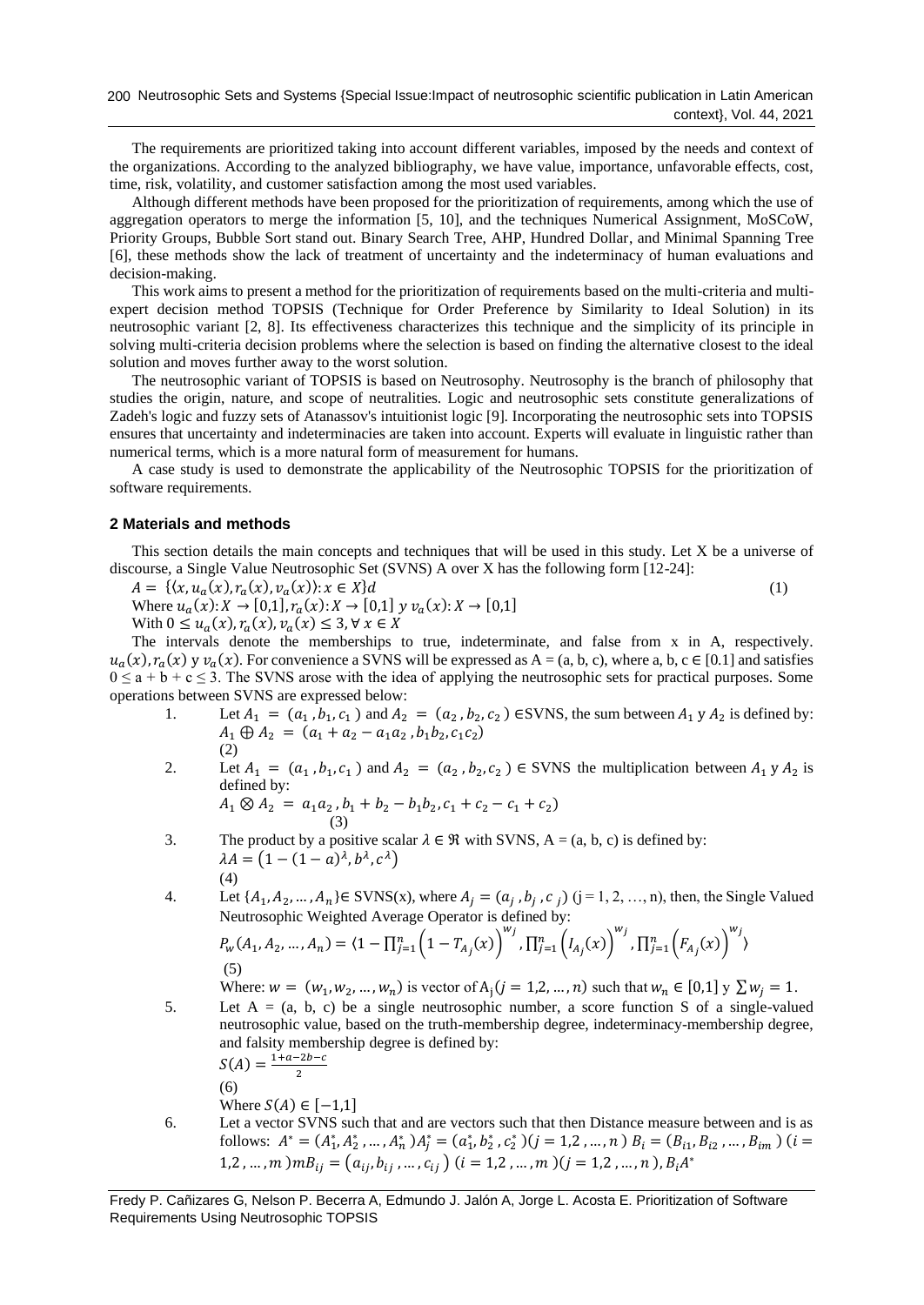Neutrosophic Sets and Systems {Special Issue:Impact of neutrosophic scientific publication in Latin American 201 context}, Vol. 44, 2021

$$
s_i = \left(\frac{1}{3}\sum_{j=1}^n \left\{ (a_{ij} - a_j^*)^2 + (b_{ij} - b_j^*)^2 + (c_{ij} - c_j^*)^2 \right\} \right)^{\frac{1}{2}}
$$
(7)

The TOPSIS method for SVNS consists in that, assuming it is a set of alternatives and it is a set of criteria, the following steps will be carried out  $[2]: A = {\gamma_1, \gamma_2, ..., \gamma_m} B = {\delta_1, \delta_2, ..., \delta_n}$ 

#### 1. Determine the weight of the experts

To determine the weight of the experts, the selected specialists self-assess their level of knowledge on the subject according to a linguistic scale associated with SVNS values. Table 1 shows the linguistic scales to be used for the self-assessment of the experts with their associated SVNS.

| Linguistic term        | <b>Evaluation</b> | <b>SVNS</b>        |
|------------------------|-------------------|--------------------|
| Extremely high         | EH                | (1,0,0)            |
| Very very high         | <b>VVH</b>        | (0.9, 0.1, 0.1)    |
| Very high              | VH                | (0.8, 0.15, 0.20)  |
| High                   | H                 | (0.70, 0.25, 0.30) |
| Little high            | LH                | (0.60, 0.35, 0.40) |
| Medium                 | M                 | (0.50, 0.50, 0.50) |
| Between low and medium | ML                | (0.40, 0.65, 0.60) |
| Low                    | L                 | (0.30, 0.75, 0.70) |
| Very low               | VL                | (0.20, 0.85, 0.80) |
| Very very low          | <b>VVL</b>        | (0.10, 0.90, 0.90) |
| Extremely low          | EL                | (0; 1; 1)          |

**Table 1.** Linguistic terms and their SVNS for step 1.

If it is the SVNS corresponding to the t-th decision-maker  $(t = 1, 2, \ldots, k)$ , the weight of each expert is calculated by the following formula: $A_t = (a_t, b_t, c_t)$ 

| $a_t+b_t\left(\frac{a_t}{a_{t}+c_t}\right)$                   |  |
|---------------------------------------------------------------|--|
| $\sum_{t=1}^k a_t + b_t \left( \frac{a_t}{a_t + c_t} \right)$ |  |
| where: $\lambda_t \geq 0$ y = $1\sum_{t=1}^k \lambda_t$       |  |

2. Construction of the neutrosophic decision matrix of aggregated unique values

This matrix is defined by, where, and used to aggregate all individual assessments.  $D = \sum_{t=1}^{k} \lambda_t d_{ij} d_{ij}$  $(a_{i,j}, b_{i,j}, c_{i,j})$ . According to each criterion, the expert evaluations of each decision are also made based on a scale of linguistic terms associated with SVNS. Table 2 shows the scale to use in this case.

| Linguistic term          | <b>Evaluation</b> | <b>SVNS</b>        |
|--------------------------|-------------------|--------------------|
| Extremely important      | EI                | (1,0,0)            |
| Very very important      | <b>VVI</b>        | (0.9, 0.1, 0.1)    |
| Very important           | VI                | (0.8, 0.15, 0.20)  |
| Important                | I                 | (0.75, 0.25, 0.30) |
| Medium                   | M                 | (0.50, 0.50, 0.50) |
| Less important           | LI                | (0.40, 0.65, 0.70) |
| Almost nothing important | ANI               | (0.25, 0.75, 0.80) |
| Not important            | NI                | (0; 1; 1)          |
|                          |                   |                    |

**Table 2.** Linguistic terms and their SVNS for step 2.

Once the evaluations offered by the experts have been obtained, it is calculated as the aggregation of the evaluations given by each expert, using the weights of each one with the help of equation 5. $d_{ij} (a_{ij}^t, b_{ij}^t, c_{ij}^t)$ In this way, a matrix D = is obtained, where each is an SVNS (i = 1,2, ..., m; j = 1,2,..., n). $(d_{ij})_{ij}d_{ij}$ 

3. Determination of the Weight of the criteria

Suppose that the weight of each criterion is given by where it denotes the relative importance of the criterion. If it is the evaluation of the criterion by the t-th expert.  $W = (w_1, w_2, ..., w_n), w_j \delta_j w_j^t = a_j^t, b_j^t, c_j^t \delta_j$ . Then the aggregation function of equation (5) is used to add the weights.  $w_j^t \lambda_t$ 

4. Construction of the neutrosophic decision matrix of the weighted mean of unique values with respect to the criteria

Fredy P. Cañizares G, Nelson P. Becerra A, Edmundo J. Jalón A, Jorge L. Acosta E. Prioritization of Software Requirements Using Neutrosophic TOPSIS

(8)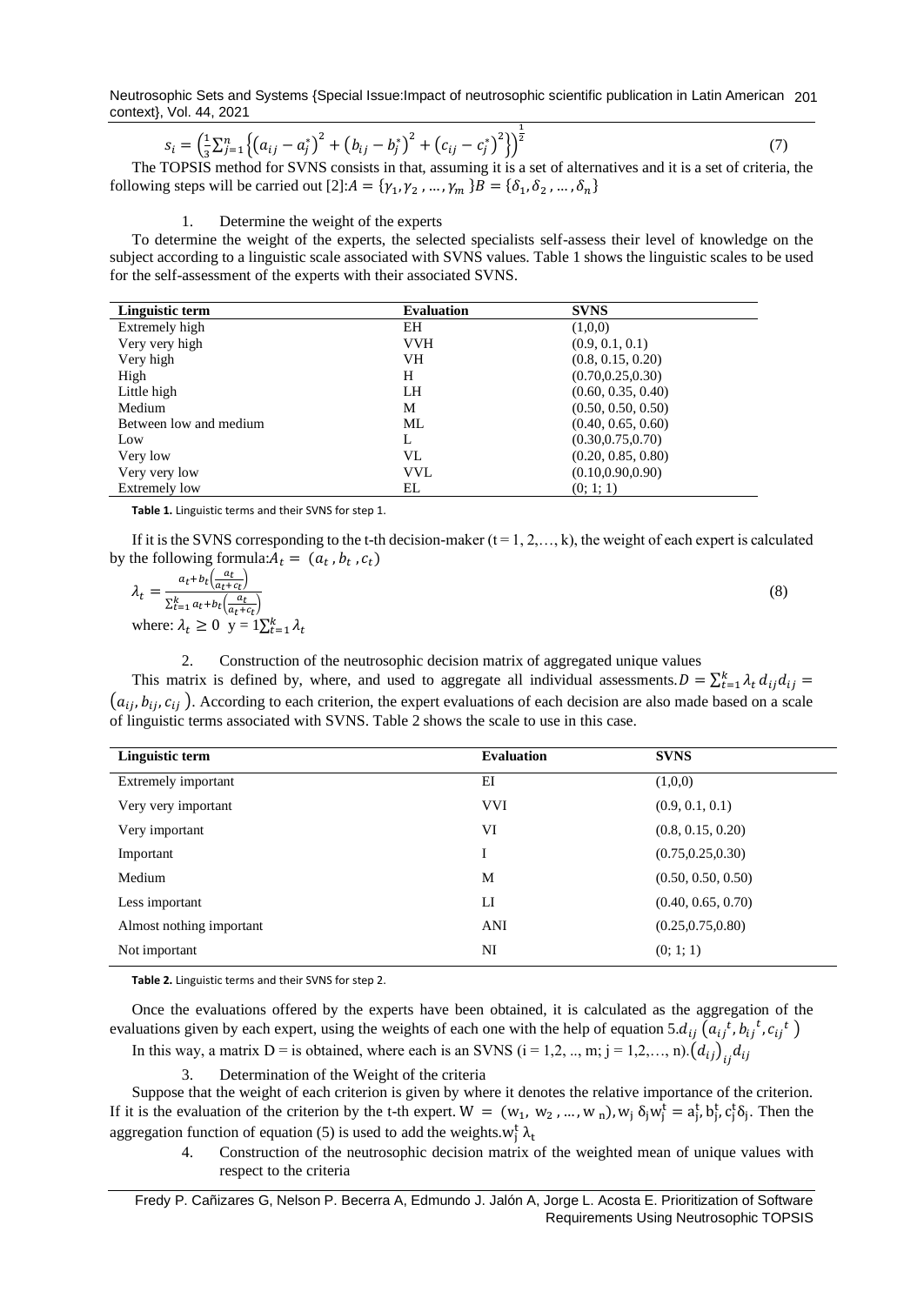202 Neutrosophic Sets and Systems {Special Issue:Impact of neutrosophic scientific publication in Latin American context}, Vol. 44, 2021

$$
D^* = D \otimes W
$$
, where  $d_{ij}^* = W_j \otimes d_{ij} = (a_{ij}, b_{ij}, c_{ij})$   
5. Calculation of the ideal positive and negative SVMS solutions

The criteria can be classified as cost type or benefit type. Let  $\Delta_1$  be the set of criteria type benefits and  $\Delta_2$  criteria type cost. The ideal alternatives will be defined as follows:

$$
\gamma^+ = \left(a_{\gamma^+w}(\delta_j), b_{\gamma^+w}(\delta_j), c_{\gamma^+w}(\delta_j)\right) \tag{10}
$$

Denote the positive ideal solution corresponding to  $G_1$ 

$$
\gamma^{-} = (a_{\gamma^{-}w}(\delta_j), b_{\gamma^{-}w}(\delta_j), c_{\gamma^{-}w}(\delta_j))
$$
\n(11)

Denote the negative ideal solution, corresponding to  $G_2$ Where

$$
a_{\gamma^+w}(\delta_j) = \begin{cases} \max_i a_{\gamma_i w}(\delta_j), & \text{si } j \in \Delta_1 \\ \min_i a_{\gamma_i w}(\delta_j), & \text{si } j \in \Delta_2 \end{cases}
$$
(12)

$$
b_{\gamma^+w}(\delta_j) = \begin{cases} \min_i b_{\gamma_i w}(\delta_j), & \text{si } j \in \Delta_1 \\ \max_i b_{\gamma_i w}(\delta_j), & \text{si } j \in \Delta_2 \end{cases}
$$
(13)

$$
c_{\gamma^+w}(\delta_j) = \begin{cases} min_i c_{\gamma_i w}(\delta_j), \ \text{si } j \in \Delta_1 \\ max_i c_{\gamma_i w}(\delta_j), \ \text{si } j \in \Delta_2 \end{cases}
$$
(14)

$$
a_{\gamma^{-w}}(\delta_j) = \begin{cases} \min_i a_{\gamma_i w}(\delta_j), & \text{si} \quad j \in \Delta_1 \\ \max_i a_{\gamma_i w}(\delta_j), & \text{si} \quad j \in \Delta_2 \end{cases}
$$
(15)

$$
b_{\gamma^{-w}}(\delta_j) = \begin{cases} \max_i b_{\gamma_i w}(\delta_j), & \text{si} \quad j \in \Delta_1 \\ \min_i b_{\gamma_i w}(\delta_j), & \text{si} \quad j \in \Delta_2 \end{cases}
$$
(16)

$$
c_{\gamma^{-}w}(\delta_j) = \begin{cases} \max_i c_{\gamma_i w}(\delta_j), & \text{si} \quad j \in \Delta_1 \\ \min_i c_{\gamma_i w}(\delta_j), & \text{si} \quad j \in \Delta_2 \end{cases}
$$
(17)

## 6. Calculation of the distances to the ideal positive and negative SVNS solutions

The distances to the ideal positive and negative SVNS solutions are calculated with the help of Equation (7), leaving the following expressions:

$$
s_i^+ = \left(\frac{1}{3}\sum_{j=1}^n \left\{ (a_{ij} - a_j^+) ^2 + (b_{ij} - b_j^+) ^2 + (c_{ij} - c_j^+) ^2 \right\} \right)^{\frac{1}{2}}
$$
(18)

$$
s_{i}^{-} = \left(\frac{1}{3}\sum_{j=1}^{n} \left\{ (a_{ij} - a_{j}^{-})^{2} + (b_{ij} - b_{j}^{-})^{2} + (c_{ij} - c_{j}^{-})^{2} \right\} \right)^{\frac{1}{2}}
$$
(19)

7. Calculation of the Proximity Coefficient (PC)

The PC of each alternative is calculated concerning the positive and negative ideal solutions.  
\n
$$
\tilde{\rho}_j = \frac{s^-}{s^+ + s^-}
$$

Where: 
$$
0 \leq \tilde{p}_j \leq 1
$$

(20)

8. Determination of the order of the alternatives

As in the classical method, the alternatives are ordered in descending order, starting with the one that most closely approximates the ideal solution (greater relative proximity). The selected case study consists of prioritizing five requirements (Ri) belonging to an information system of a software project. The criteria to be taken into account for prioritization were established as 1) technical difficulty, 2) cost, 3) risk, and 4) value for the project.

## **3 Results**

As a result of the first step, the experts' self-assessments on their level of knowledge in software development were obtained. Their evaluations and corresponding weights are shown in table 3.

| Expert     |       | -     |       |     |     |       |       |       |       |       |
|------------|-------|-------|-------|-----|-----|-------|-------|-------|-------|-------|
| Evaluation | VVH   | VН    | vн    | VVH | VVH | VVH   |       | FН    | VVH   | VH    |
| $\mu$      | 0.103 | 0.096 | 0.096 |     |     | 0.103 | 0.096 | 0.104 | 0.103 | 0.096 |

**Table 3.** Results of the experts' weight determination

The matrices of the expert evaluations of each requirement according to each criterion are shown in tables 4, 5, 6, and 7.

Fredy P. Cañizares G, Nelson P. Becerra A, Edmundo J. Jalón A, Jorge L. Acosta E. Prioritization of Software Requirements Using Neutrosophic TOPSIS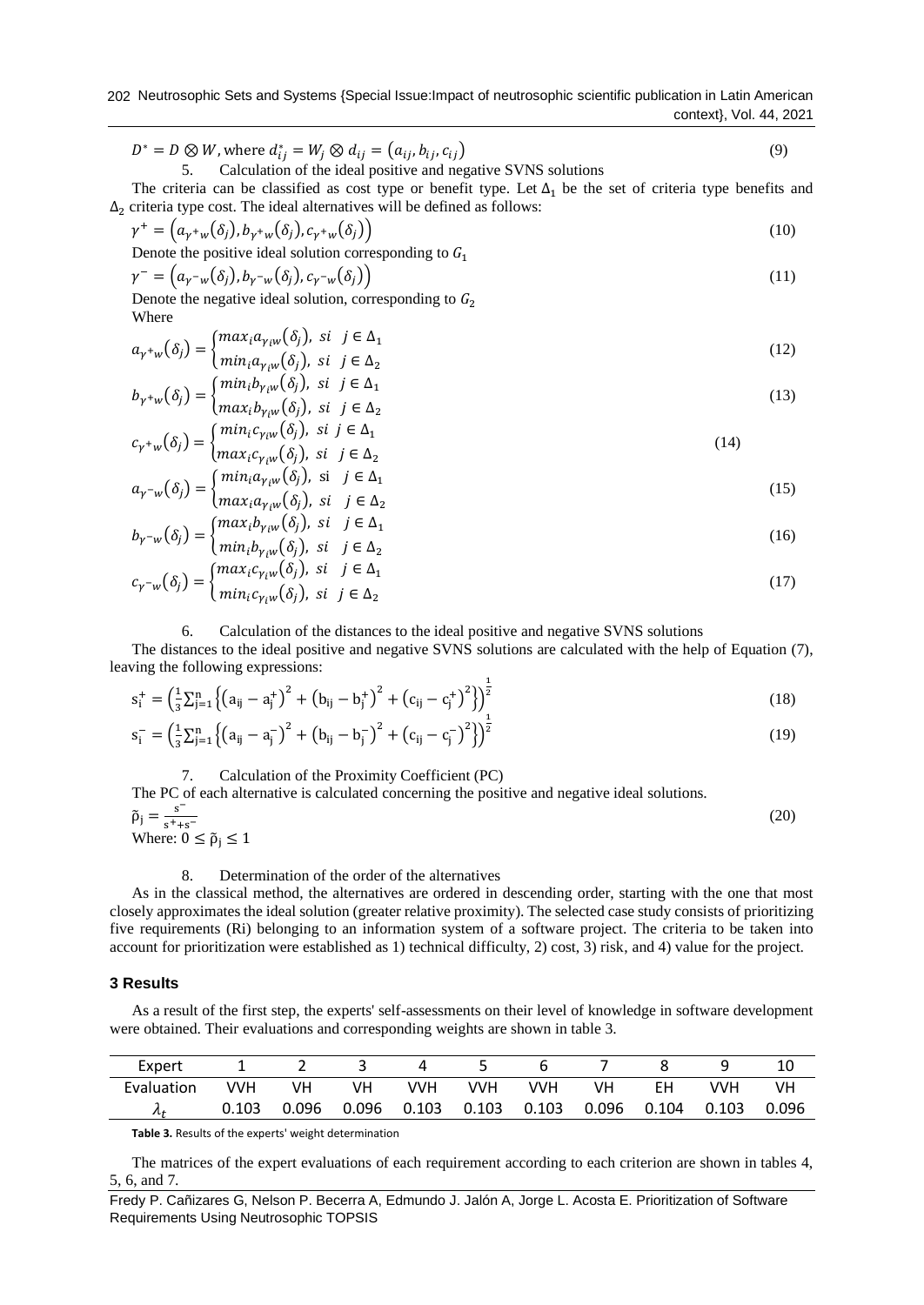Neutrosophic Sets and Systems {Special Issue:Impact of neutrosophic scientific publication in Latin American 203 context}, Vol. 44, 2021

|                                                                                               |              |                                |              |                |               | Expert     |                |              |            |            |
|-----------------------------------------------------------------------------------------------|--------------|--------------------------------|--------------|----------------|---------------|------------|----------------|--------------|------------|------------|
| Requirement                                                                                   |              | $\overline{2}$<br>$\mathbf{1}$ | 3            | $\overline{4}$ | 5             | 6          | 7              | 8            | 9          | 10         |
| R1                                                                                            | VI           | VI                             | VI           | VI             | VI            | <b>VVI</b> | VI             | VI           | <b>VVI</b> | L          |
| R <sub>2</sub>                                                                                | VI           | VI                             | VI           | $\mathbf{I}$   | VI            | VI         | VI             | VI           | <b>VVI</b> | VI         |
| R <sub>3</sub>                                                                                | VI           | VI                             | VI           |                |               | VI         | VI             | VI           | ı          | VI         |
| R4                                                                                            | VI           | VI                             | VI           | <b>VVI</b>     | <b>VVI</b>    | VI         | <b>VVI</b>     | VI           | VI         | VI         |
| R <sub>5</sub>                                                                                | VI           | VI                             | VI           | VI             | VI            | <b>VVI</b> | VI             | VI           | VI         | VI         |
| Table 4. Evaluation of requirements by experts in terms of the criterion Technical difficulty |              |                                |              |                |               |            |                |              |            |            |
| Requirement                                                                                   |              |                                |              |                |               | Expert     |                |              |            |            |
|                                                                                               | 1            | $\overline{2}$                 | 3            | $\overline{4}$ | 5             | 6          | $\overline{7}$ | 8            | 9          | 10         |
| R1                                                                                            | VI           | VI                             | <b>VVI</b>   | VI             | VI            | VI         | <b>VVI</b>     | VI           | VI         | ı          |
| R <sub>2</sub>                                                                                | $\mathsf{I}$ | I                              | M            | L              | L             | ı          | ı              | VI           |            | VI         |
| R <sub>3</sub>                                                                                | VI           | <b>VVI</b>                     | VI           | VI             | VI            | VI         | VI             | VI           | VI         | VI         |
| R4                                                                                            | VI           | VI                             | <b>VVI</b>   | VI             |               | VI         | VI             | VI           | VI         | VI         |
| R <sub>5</sub>                                                                                |              |                                | VI           |                |               | VI         | ı              | I            |            | L          |
| Table 5. Evaluation of requirements by experts in terms of the criterion Cost                 |              |                                |              |                |               |            |                |              |            |            |
|                                                                                               |              |                                |              |                |               | Expert     |                |              |            |            |
| Requirement                                                                                   |              | $\overline{2}$<br>1            | 3            | 4              | 5             | 6          | 7              | 8            | 9          | 10         |
| R1                                                                                            | VI           | VI                             | VI           | VI             | VI            | VI         | <b>VVI</b>     | VI           | <b>VVI</b> | <b>VVI</b> |
| R <sub>2</sub>                                                                                | T            | ı                              | ı            | I              | T             | I          | I              | ı            | VI         | L          |
| R <sub>3</sub>                                                                                | VI           | VI                             | VI           | VI             | VI            | ı          | VI             | <b>VVI</b>   | VI         | VI         |
| R4                                                                                            | VI           |                                | VI           | VI             | VI            | VI         | L              | VI           | VI         | VVI        |
| R <sub>5</sub>                                                                                | VI           | <b>VVI</b>                     | VI           | <b>VVI</b>     | VI            | <b>VVI</b> | VI             | VI           | VI         | VI         |
| Table 6. Evaluation of requirements by experts in terms of the criterion Risk                 |              |                                |              |                |               |            |                |              |            |            |
| Requirement                                                                                   |              |                                |              |                | <b>Expert</b> |            |                |              |            |            |
|                                                                                               | $\mathbf{1}$ | $\mathbf{2}$                   | 3            | 4              | 5             | 6          | 7              | 8            | 9          | 10         |
| R1                                                                                            | VVI          | <b>VVI</b>                     | <b>VVI</b>   | VI             | VI            | VVI        | <b>VVI</b>     | VI           | <b>VVI</b> | <b>VVI</b> |
| R <sub>2</sub>                                                                                | I            | M                              | $\mathbf{I}$ | $\mathbf{I}$   | I             | ı          | ı              | $\mathbf{I}$ | ı          | L          |
| R <sub>3</sub>                                                                                | VI           | <b>VVI</b>                     | <b>VVI</b>   | VI             | VI            | VI         | VI             | <b>VVI</b>   | T          | VI         |
| R <sub>4</sub>                                                                                | VI           | VI                             | $\mathsf{l}$ | VI             | VI            | I          | VI             | VI           | VI         | VI         |
|                                                                                               | VI           | $\mathbf{I}$                   | VI           | VI             | VI            | VI         | VI             | VI           | VI         | T          |

|                | <b>Criterion</b>            |                       |                       |                         |  |  |
|----------------|-----------------------------|-----------------------|-----------------------|-------------------------|--|--|
| Requirement    | <b>Technical difficulty</b> | Cost                  | <b>Risk</b>           | Value to the<br>project |  |  |
| R1             | (0.823, 0.145, 0.18)        | (0.821, 0.146, 0.182) | (0.837, 0.133, 0.163) | (0.876, 0.113, 0.124)   |  |  |
| R <sub>2</sub> | (0.809, 0.152, 0.194)       | (0.745, 0.241, 0.291) | (0.756, 0.237, 0.288) | (0.733, 0.267, 0.315)   |  |  |
| R <sub>3</sub> | (0.786, 0.176, 0.227)       | (0.813, 0.144, 0.187) | (0.81, 0.152, 0.194)  | (0.833, 0.14, 0.17)     |  |  |
| R4             | (0.838, 0.133, 0.162)       | (0.808, 0.152, 0.195) | (0.805, 0.159, 0.202) | (0.791, 0.166, 0.217)   |  |  |
| R5             | (0.814, 0.144, 0.186)       | (0.761, 0.226, 0.277) | (0.838, 0.133, 0.162) | (0.791, 0.165, 0.216)   |  |  |

**Table 6.** Neutrosophic decision matrix of single aggregated values

The weight of the criteria was then determined. The weight that the experts assigned to each criterion appears in Table 9.

Fredy P. Cañizares G, Nelson P. Becerra A, Edmundo J. Jalón A, Jorge L. Acosta E. Prioritization of Software Requirements Using Neutrosophic TOPSIS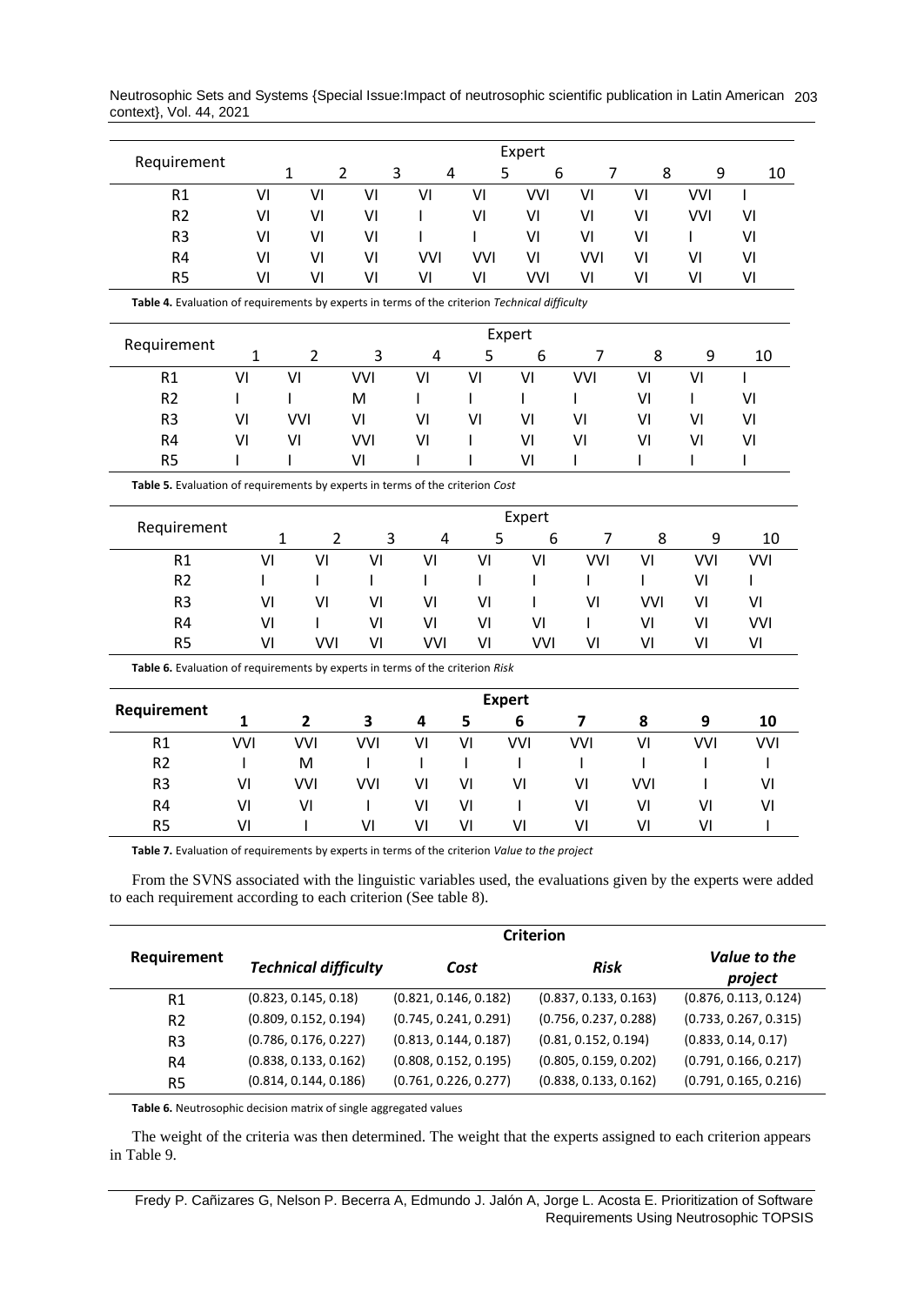204 Neutrosophic Sets and Systems {Special Issue:Impact of neutrosophic scientific publication in Latin American context}, Vol. 44, 2021

|                             | <b>Expert</b> |            |    |     |    |    |    |    |    |     |
|-----------------------------|---------------|------------|----|-----|----|----|----|----|----|-----|
| Criterion                   |               |            | 3  | 4   | 5  | 6  | 7  | 8  | 9  | 10  |
| <b>Technical difficulty</b> | VI            | <b>VVI</b> | VI | ۷ı  | v١ | VI | VI | ۷ı |    | ۷I  |
| Cost                        |               | VI         |    | VI  |    |    |    |    |    | ۷I  |
| Risk                        | VI            | VI         | V١ | VVI | ۷ı | ٧I | VI | ۷ı | VI | VVI |
| Value to the project        |               |            | VI | vı  | M  |    |    |    |    |     |

**Table 9.** Evaluation of the weight of each criterion according to the experts

Through aggregation, the weight of the criteria expressed in SVNS was calculated, as shown in Table 10.

| <b>Criterion</b>            | <b>Weight (SVNS)</b> |
|-----------------------------|----------------------|
| <b>Technical difficulty</b> | (0.81, 0.15, 0.2)    |
| Cost                        | (0.77, 0.22, 0.27)   |
| Risk                        | (0.83, 0.14, 0.17)   |
| Value to the project        | (0.74, 0.24, 0.29)   |

**Table 10.** Weight of criteria

The neutrosophic decision matrix was constructed from the weighted mean of unique values with respect to the criteria (step 4), as shown in Table 11.

|                | <b>Criterion</b>            |                       |                       |                         |  |  |
|----------------|-----------------------------|-----------------------|-----------------------|-------------------------|--|--|
| Requirement    | <b>Technical difficulty</b> | Cost                  | <b>Risk</b>           | Value to the<br>project |  |  |
| R1             | (0.665, 0.265, 0.34)        | (0.558, 0.429, 0.454) | (0.691, 0.253, 0.309) | (0.651, 0.328, 0.38)    |  |  |
| R <sub>2</sub> | (0.654, 0.281, 0.351)       | (0.57, 0.404, 0.479)  | (0.624, 0.343, 0.412) | (0.545, 0.445, 0.515)   |  |  |
| R3             | (0.635, 0.301, 0.378)       | (0.623, 0.328, 0.404) | (0.668, 0.269, 0.335) | (0.619, 0.349, 0.412)   |  |  |
| R4             | (0.677, 0.265, 0.326)       | (0.619, 0.335, 0.409) | (0.664, 0.275, 0.341) | (0.588, 0.368, 0.445)   |  |  |
| R5             | (0.658, 0.274, 0.345)       | (0.583, 0.392, 0.469) | (0.692, 0.253, 0.308) | (0.588, 0.368, 0.445)   |  |  |

**Table 11.** Weighted aggregate decision matrix.

The ideal positive and negative SVNS solutions calculated in step 5 are shown in Table 12.

| <b>Criterion</b>            | <b>Positive ideal value</b> | Negative ideal value  |
|-----------------------------|-----------------------------|-----------------------|
| <b>Technical difficulty</b> | (0.677, 0.265, 0.326)       | (0.635, 0.301, 0.378) |
| Cost                        | (0.623, 0.328, 0.404)       | (0.558, 0.429, 0.479) |
| Risk                        | (0.692, 0.253, 0.308)       | (0.624, 0.343, 0.412) |
| Value to the project        | (0.651, 0.328, 0.38)        | (0.545, 0.445, 0.515) |

**Table 12.** SVNS positive and negative ideal solutions by criteria.

The distances to the ideal positive and negative SVNS solutions, as well as the Proximity Coefficient (PC) and the resulting order of the requirements, are shown in table 13.

| Requirement | $d +$       | a-          | Pс          | Order |
|-------------|-------------|-------------|-------------|-------|
| R1          | 0.075656582 | 0.153348908 | 0.330370169 | 4     |
| R2          | 0.165651411 | 0.027118707 | 0.859321001 |       |
| R3          | 0.043823603 | 0.08169519  | 0.349139776 | 3     |
| R4          | 0.005244914 | 0.088172458 | 0.056144951 | 5     |
| R5          | 0.147150174 | 0.140844952 | 0.51094675  |       |
|             |             |             |             |       |

**Table 11.** Distances to ideal solutions, proximity coefficient, and order of alternatives

Fredy P. Cañizares G, Nelson P. Becerra A, Edmundo J. Jalón A, Jorge L. Acosta E. Prioritization of Software Requirements Using Neutrosophic TOPSIS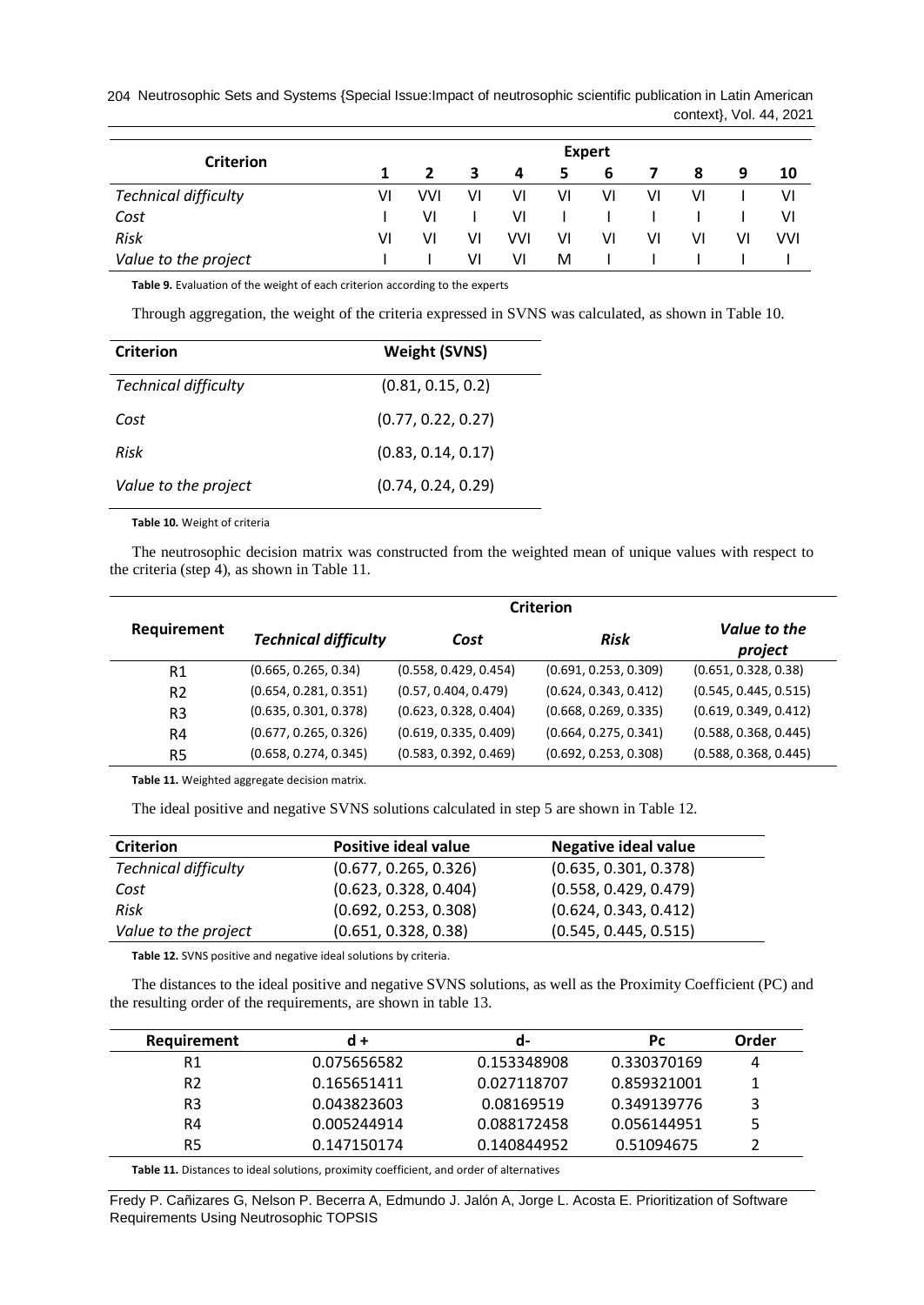Neutrosophic Sets and Systems {Special Issue:Impact of neutrosophic scientific publication in Latin American 205 context}, Vol. 44, 2021

The order of priority resulting from the requirements is, therefore:  $R2 > R5 > R3 > R1 > R4$ .

## **Conclusions**

Requirements prioritization is used to define the order of execution of requirements based on their priority or importance with respect to the points of view of all interested parts. Researchers have proposed many requirements prioritization techniques, and there is no single technique that can be used for all types of projects. For an adequate adjustment to the uncertainty and indeterminacy of human decision-making, the use of TOPSIS in its neutrosophic variant is proposed.

With the application of neutrosophic TOPSIS, it is possible to efficiently estimate the order of priority of the requirements based on the selected criteria. The assessment of each requirement according to each criterion, the weighting of each evaluation of the expert according to their level of knowledge on the subject, as well as the weighting of the experts of the importance of each criterion, is carried out through linguistic terms associated with SVNS, which allows the treatment of uncertainty and indeterminacy.

In the selected case study, five software requirements were analyzed under the criteria of technical difficulty, cost, risk, and value for the project. It was determined that the order of priority of the requirements should be: 1) R2, 2) R5, 3) R3, 4) R1 and 5) R4.

## **References**

- [1] Ahmad, KS, Ahmad, N., Tahir, H., & Khan, S. (2017, July). Fuzzy\_MoSCoW: A fuzzy-based MoSCoW method for the prioritization of software requirements. In 2017 International Conference on Intelligent Computing, Instrumentation and Control Technologies (ICICICT), 433-437.
- [2] Biswas, P., Pramanik, S., & Giri, BC (2019). Neutrosophic TOPSIS with group decision making. In fuzzy multicriteria decision-making using neutrosophic sets, 543-585, Springer, Cham.
- [3] Del Sagrado, J., Del Águila, IM, & Bosch, A. (2018). Quantitative Expansion of the MoSCoW Method for Requirements Prioritization, http://hdl.handle.net/10835/6110.
- [4] Del Sagrado, J., Del Águila, IM, & Orellana, FJ (2015). Multi-objective ant colony optimization for requirements selection, Empirical Software Engineering, 20 (3), 577-610.
- [5] González, MP, Rivas, LGL, & Rivas, SDL (2016). Hierarchical aggregation for software requirement prioritization. International Journal of Innovation and Applied Studies, 15 (4), 731.
- [6] Hudaib, A., Masadeh, R., Qasem, MH, & Alzaqebah, A. (2018). Requirements prioritization techniques comparison. Modern Applied Science, 12 (2), 62.
- [7] Mkpojiogu, EO, & Hashim, NL (2018). Quality based prioritization: An approach for prioritizing software requirements. Journal of Telecommunication, Electronic and Computer Engineering, 9 (2-2), 17-21.
- [8] Nabeeh, NA, Smarandache, F., Abdel-Basset, M., El-Ghareeb, HA, & Aboelfetouh, A. (2019). An integrated neutrosophic-topsis approach and its application to personnel selection: A new trend in brain processing and analysis, IEEE Access, 7, 29734-29744.
- [9] Smarandache, F. (2013). Introduction to neutrosophic measure, neutrosophic integral, and neutrosophic probability. Infinite Study.
- [10] Vázquez, ML, Teruel, KP, Martinez, NV, & Vázquez, AB (2015). The use of aggregation operators: an instrument to prioritize software requirements, Research, Technology and Innovation, 7 (7), 56-65.
- [11] Yaseen, M., Ibrahim, N., & Mustapha, A. (2019). Requirements prioritization and using iteration model for successful implementation of requirements. Int. J. Adv. Comput. Sci. Appl, 10 (1), 121-127.
- [12] Wang, H., Smarandache, F., Zhang, Y., & Sunderraman, R. (2010). Single valued neutrosophic sets. Infinite study.
- [13] C. E. Herrera Cucaita and J. R. Noreña Angel, "Implementación de un módulo de gestión de proyectos para el sistema AS/400," 2016.
- [14] I. F. B. Arias, J. M. M. Bermudez, and F. M. E. Gómez, "TOPSIS with a Neutrosophic Approach for a Study of Strategies to Confront the Crime of Feminicide in Ecuador," Neutrosophic Sets and Systems, vol. 37, pp. 347-354, 2020.
- [15] A. P. Lopez, M. L. Vazquez, and J. R. H. Hernández, "Pedestrian Traffic Planning with TOPSIS: Case Study Urdesa Norte, Guayaquil, Ecuador," in International Conference on Human Interaction and Emerging Technologies, 2020, pp. 69-76.
- [16] L. Á. Cortés, M. R. H. Ruiz, and M. P. M. Rodrigo, "Neutrosophic Multicriteria Method for Evaluating the Impact of Informal Trade on the "Mariscal de Puyo" Market," Neutrosophic Sets and Systems, vol. 37, pp. 277-286, 2020.
- [17] J. M. Macías Bermúdez, G. K. Arreaga Farias, and L. Torres Torres, "A Method for Decision-Making on the Tendering procedure for the Acquisition of Goods and Services in Public Procurement," Neutrosophic Sets and Systems, vol. 37, pp. 235-241, 2020.